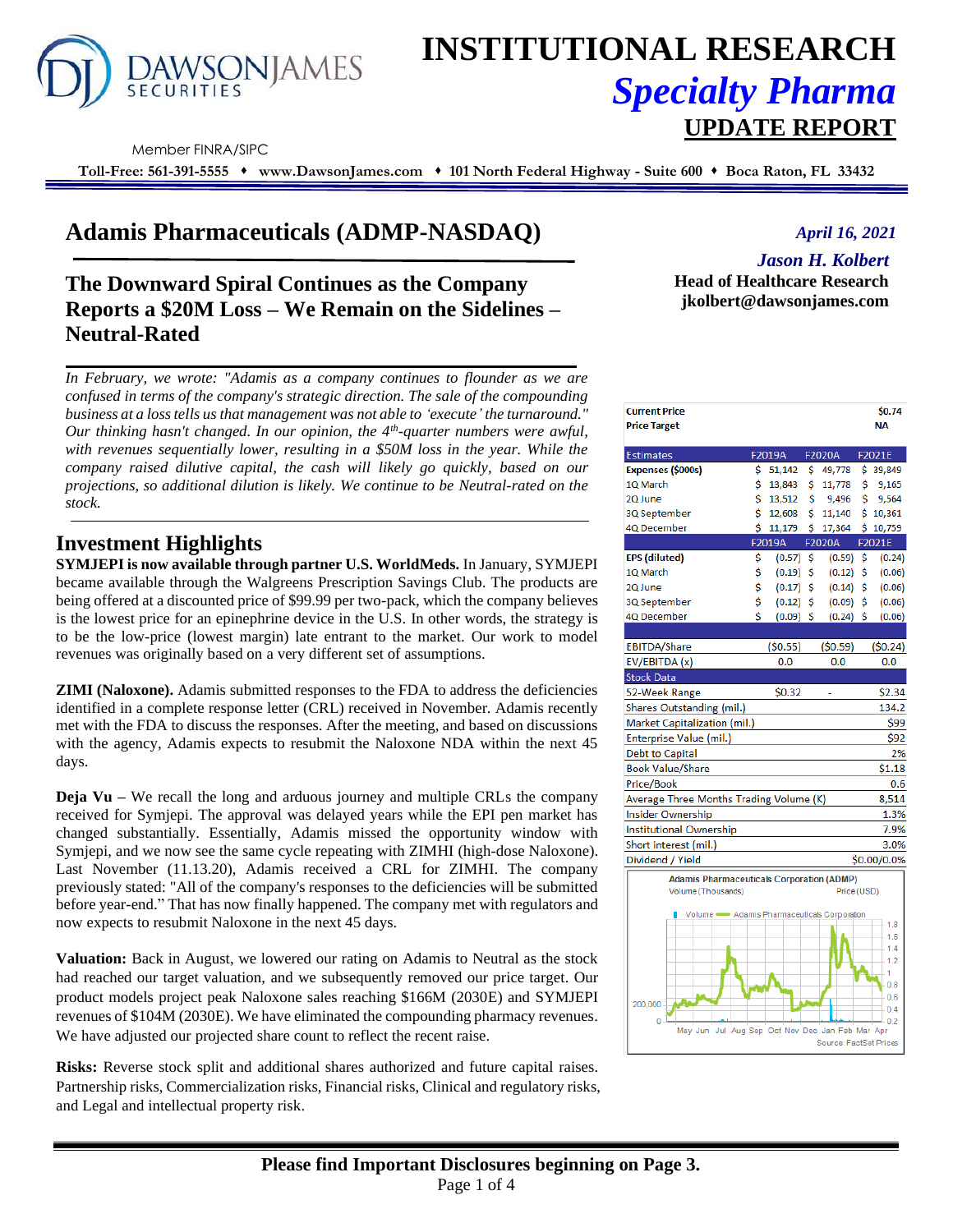

#### **Exhibit 1. Income Statement**

| Adamis Pharmaceuticals Corporation: Income Statement (\$000)   |           |           |           |           |            |          |           |           |          |          |            |          |           |           |         |         |         |         |         |                |         |
|----------------------------------------------------------------|-----------|-----------|-----------|-----------|------------|----------|-----------|-----------|----------|----------|------------|----------|-----------|-----------|---------|---------|---------|---------|---------|----------------|---------|
| <b>ADMP: YE December</b>                                       | 2018A     | 2019A     | 2020A     | 1Q21E     | 2Q21E      | 3Q21E    | 4Q21E     | 2021E     | 1Q22E    | 2Q22E    | 3Q22E      | 4Q22E    | 2022E     | 2023E     | 2024E   | 2025E   | 2026E   | 2027E   | 2028E   | 2029E          | 2030E   |
| Symjepi Gross revenues (not included in total product sales)*  |           | 670       | 800       | 1,231     | 1,285      | 1,392    | 1.445     | 5,353     | 1,259    | 1,314    | 1,423      | 1,478    | 5,475     | 11,198    | 17,177  | 23,422  | 23,953  | 24,496  | 25,05'  | 25,619         | 26,200  |
| Naloxone Gross revenues (not included in total product sales)* |           |           |           |           |            | $\Omega$ |           |           | 1,217    | 1,270    | 1,376      | 1,428    | 5,291     | 26,991    | 82,81   | 113,199 | 122,158 | 131,868 | 142,43' | 153,964        | 166,598 |
| APC-1000 HFA Inhaled Oral Steroid (maintenance therapy)        |           |           |           |           |            | $\Omega$ |           |           | O        | C        | $^{\circ}$ |          |           |           |         |         |         |         |         |                |         |
| APC-4000 Fluticasone - Taper Dry Powder Inhaler (DPI)          |           |           |           |           |            |          |           |           |          |          | $\Omega$   |          |           |           |         |         |         |         |         |                |         |
| APC-8000 Tadalafil (Erectile Dysfunction)                      |           |           |           |           |            |          |           |           |          |          | $\Omega$   |          |           |           |         |         |         |         |         |                |         |
| Pharmaceutical Compounding business                            | 15,087    | 22,113    | 16,527    | $\Omega$  | $\Omega$   | $\Omega$ |           |           | $\Omega$ | C        | $\Omega$   |          |           |           |         |         |         |         |         |                |         |
| <b>Total Product Sales*</b>                                    | 15.087    | 22,783    | 16,527    | 1,231     | 1.285      | 1.392    | 1,445     | 5.353     | 2,476    | 2.584    | 2.799      | 2,907    | 10,765    | 38,189    | 99.990  | 136.621 | 146,111 | 156.364 | 167.482 | 179.583        | 192.798 |
| Royalty Revenue on Symjepi & Naloxone*                         | ٠.        | 335       | 200       | 616       | 642        | 696      | 723       | 2.677     | 1,238    | 1,292    | 1,399      | 1,453    | 5,383     | 19,094    | 49.995  | 68.311  | 73,056  | 78,182  | 83.741  | 89.792         | 96,399  |
| % Royalty (slides on Commercial levels)                        |           | 509       | 25%       | 50%       | 50%        | 50%      | 50%       | 50%       | 50%      | 50%      | 50%        | 50%      | 50%       | 50%       | 50%     | 50%     | 50%     | 50%     | 50%     | 50%            | 50%     |
| Symjepi / Naloxone Milestones                                  |           |           |           |           |            |          |           |           |          |          |            |          |           |           |         |         |         |         |         |                |         |
| <b>Product Sales &amp; Royalties &amp; Milestones</b>          | 15.087    | 22,448    | 17,127    | 616       | 642        | 696      | 723       | 2,677     | 1.238    | 1.292    | 1.399      | 1.453    | 5.383     | 19.094    | 49.995  | 68.311  | 73.056  | 78,182  | 83.741  | 89,792         | 96,399  |
| <b>Expenses</b>                                                |           |           |           |           |            |          |           |           |          |          |            |          |           |           |         |         |         |         |         |                |         |
| Cost of Goods Sold                                             | 9,798     | 15,479    | 14,894    | 62        | 64         | 70       | 72        | 268       | 63       | 66       | 71         | 74       | 274       | 560       | 859     | 1,171   | 1,198   | 1,225   | 1,253   | 1,281          | 1,310   |
| %COGS                                                          | 65%       | 689       | 90%       | 5%        | 5%         | 5%       | 5%        | 5%        | 3%       | 3%       | 3%         | 3%       | 3%        | 1%        | 1%      | 1%      | -19     |         | 1%      | 1 <sup>5</sup> | 1%      |
| Research and Development + Impairment                          | 18,804    | 10,376    | 8,281     | 2,000     | 2,087      | 2,261    | 2,348     | 8,695     | 2,100    | 2,191    | 2,374      | 2,465    | 9,130     | 9,586     | 10,065  | 10,569  | 10,674  | 10,781  | 10,889  | 10,998         | 11,108  |
| %R&D                                                           | 125%      | 46%       | 50%       | Ð<br>162% | T.<br>162% | 162%     | 162%      | 162%      | 85%      | 85%      | 85%        | 85%      | 85%       | 25%       | 10%     | 8%      | 7%      | 7%      | 7%      | 69             | 6%      |
| General and Administrative                                     | 25,948    | 25,288    | 30,581    | 7,104     | 7,413      | 8,031    | 8,339     | 30,887    | 7,175    | 7.487    | 8,111      | 8,423    | 31,195    | 31,507    | 31,822  | 32,141  | 32,462  | 32,787  | 33,115  | 33.446         | 33,780  |
| %SG&A                                                          | 489       | 49        | 61'       | 78%       | 78%        | 78%      | 78%       | 78%       | 77%      | 77%      | 77%        | 77%      | 77%       | 76%       | 749     | 73%     | 73%     | 739     | 73%     | 73%            | 73%     |
| <b>Total expenses</b>                                          | 54,550    | 51,142    | 49,778    | 9.165     | 9.564      | 10.361   | 10,759    | 39,849    | 9.338    | 9.744    | 10.556     | 10.962   | 40.599    | 41.653    | 42.747  | 43.880  | 44.334  | 44.792  | 45.256  | 45.724         | 46,198  |
| Operating income (Loss)                                        | (39, 464) | (29, 351) | (32, 651) | (8,550)   | (8,921)    | (9,665)  | (10, 037) | (37, 172) | (8, 100) | (8, 452) | (9, 156)   | (9,508)  | (35, 216) | (22, 559) | 7.249   | 24.430  | 28,722  | 33,389  | 38,485  | 44.067         | 50,201  |
| Interest expense                                               | (158)     | (123)     | (160)     |           |            |          |           |           |          |          |            |          |           |           |         |         |         |         |         |                |         |
| Interest Income                                                | 245       | 176       | 84        |           |            |          |           |           |          |          |            |          |           |           |         |         |         |         |         |                |         |
| Gain/Loss on extinguishment of debt                            |           | (322)     |           |           |            |          |           |           |          |          |            |          |           |           |         |         |         |         |         |                |         |
| Change in fair value of derivitive liabilities                 |           |           |           |           |            |          |           |           |          |          |            |          |           |           |         |         |         |         |         |                |         |
| Change in fair value of conversion feature liability           |           |           | 465       |           |            |          |           |           |          |          |            |          |           |           |         |         |         |         |         |                |         |
| Change in fair value of warrants                               |           |           |           |           |            |          |           |           |          |          |            |          |           |           |         |         |         |         |         |                |         |
| Impairment Expense                                             |           |           |           |           |            |          |           |           |          |          |            |          |           |           |         |         |         |         |         |                |         |
| <b>Total other income</b>                                      |           | (322)     | 465       |           |            |          |           |           |          |          |            |          |           |           |         |         |         |         |         |                |         |
| <b>Pretax Income</b>                                           | (39.376)  | (29.298)  | (49.389)  | (8.550)   | (8.921)    | (9.665)  | (10, 037) | (37, 172) | (8, 100) | (8.452)  | (9.156)    | (9.508)  | (35, 216) | (22.559)  | 7,249   | 24,430  | 28.722  | 33,389  | 38,485  | 44.067         | 50.201  |
| Discontinued opeartions                                        |           |           |           |           |            |          |           |           |          |          |            |          |           |           |         |         |         |         |         |                |         |
| Write down of discontinued operations receivable               |           |           |           |           |            |          |           |           |          |          |            |          |           |           |         |         |         |         |         |                |         |
| Loss from continued operations                                 |           |           |           |           |            |          |           |           |          |          |            |          |           |           |         |         |         |         |         |                |         |
| Income Tax Benefit (Provision)                                 | 369       | 19        | (2)       |           |            |          |           |           | (972)    | (1,014)  | (1,099)    | (1, 141) | (4,226)   | (4,061)   | 1,450   | 5,863   | 6,893   | 8,013   | 10,776  | 13,220         | 17,068  |
| <b>Tax Rate</b>                                                | n         | ns        | nº        | 0%        | 0%         | 0%       |           |           | 12%      | 12%      | 12%        | 12%      | 12%       | 18%       | 20%     | 24%     | 249     | 24%     | 28%     | 309            | 34%     |
| <b>GAAP Net Income (loss)</b>                                  | (39.007)  | (29.307)  | (49.391)  | (8,550)   | (8.921)    | (9,665)  | (10, 037) | (37, 172) | (7, 128) | (7, 438) | (8,057)    | (8.367)  | (30,990)  | (18, 498) | 5.799   | 18.567  | 21.829  | 25,376  | 27,709  | 30.847         | 33,133  |
| Deemed Dividend on Preferred Stock                             |           |           |           |           |            |          |           |           |          |          |            |          |           |           |         |         |         |         |         |                |         |
| <b>GAAP-EPS</b>                                                | (1.00)    | (0.57)    | (0.64)    | (0.07)    | (0.07)     | (0.08)   | (0.08)    | (0.30)    | (0.06)   | (0.06)   | (0.07)     | (0.07)   | (0.25)    | (0.15)    | 0.05    | 0.15    | 0.17    | 0.20    | 0.22    | 0.24           | 0.26    |
| GAAP EPS (dil)                                                 | (1.00)    | (0.57)    | (0.59)    | (0.06)    | (0.06)     | (0.06)   | (0.06)    | (0.24)    | (0.05)   | (0.05)   | (0.05)     | (0.05)   | (0.19)    | (0.11)    | 0.03    | 0.11    | 0.12    | 0.14    | 0.14    | 0.16           | 0.16    |
| Wgtd Avg Shrs (Bas) - '000s                                    | 39.085    | 53,263    | 77,570    | 122,819   | 122.941    | 123,064  | 123,187   | 123,003   | 123.311  | 123.434  | 123,557    | 123,681  | 123,496   | 123.990   | 124.487 | 124.986 | 125,487 | 125.989 | 126.494 | 127,001        | 127,509 |
| Wgtd Avg Shrs (Dil) - '000s                                    | 39.085    | 53.304    | 83.462    | 153.523   | 155.059    | 156,609  | 158.175   | 155.842   | 158.175  | 159.757  | 161.355    | 162.968  | 160.564   | 165.429   | 170.442 | 175,606 | 180,927 | 186,409 | 192.058 | 197.877        | 203.873 |

*Source: Dawson James estimates, company reports*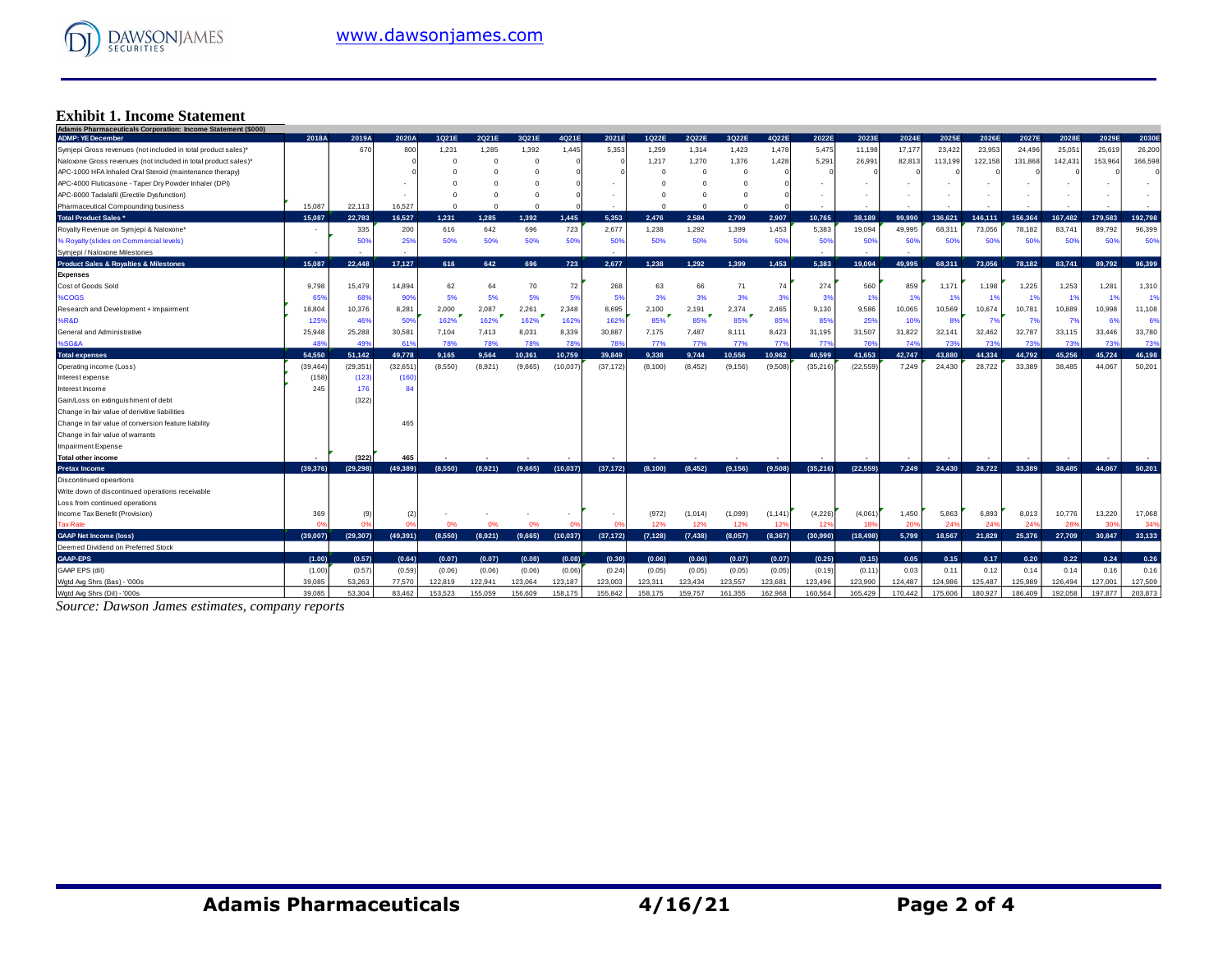

#### Companies mentioned in this report:

US WorldMeds (private)

#### **Important Disclosures:**

#### **Price Chart:**



#### Price target and ratings changes over the past three years:

- Initiated Buy July 2,  $2019$  Price Target \$5.00
- Update Buy August 13, 2019 Price Target \$4.00
- Update Buy August 28, 2019 Price Target \$4.00
- Update Buy November 26, 2019 Price Target lowered from \$4.00 to \$1.00
- Rating Change Neutral February 27, 2020 Rating Lowered from Buy to Neutral
- Update Neutral April 1, 2020 Price Target NA
- Update Neutral May 21, 2020 Price Target NA
- Rating Change Buy June 15, 2020 Price Target \$1.00
- Rating Change Neutral August 24, 2020 Price Target \$1.00
- Update Neutral November 11, 2020 Price Target NA
- Update Neutral November 17, 2020 Price Target NA
- Update Neutral February 5, 2021 Price Target NA
- Update Neutral April 16, 2021 Price Target NA

Dawson James Securities, Inc. (the "Firm") is a member of the Financial Industry Regulatory Authority ("FINRA") and the Securities Investor Protection Corporation ("SIPC").

The Firm does not make a market in the securities of the subject company(s). The Firm has NOT engaged in investment banking relationships with ADMP in the prior twelve months, as a manager or co-manager of a public offering and has NOT received compensation resulting from those relationships. The Firm may seek compensation for investment banking services in the future from the subject company(s). The Firm has NOT received other compensation from the subject company(s) in the last 12 months for services unrelated to managing or co-managing of a public offering.

Neither the research analyst(s) whose name appears on this report nor any member of his (their) household is an officer, director or advisory board member of these companies. The Firm and/or its directors and employees may own securities of the company(s) in this report and may increase or decrease holdings in the future. As of March 31, 2021, the Firm as a whole did not beneficially own 1% or more of any class of common equity securities of the subject company(s) of this report. The Firm, its officers, directors, analysts or employees may affect transactions in and have long or short positions in the securities (or options or warrants related to those securities) of the company(s) subject to this report. The Firm may affect transactions as principal or agent in those securities.

Analysts receive no direct compensation in connection with the Firm's investment banking business. All Firm employees, including the analyst(s) responsible for preparing this report, may be eligible to receive non-product or service-specific monetary bonus compensation